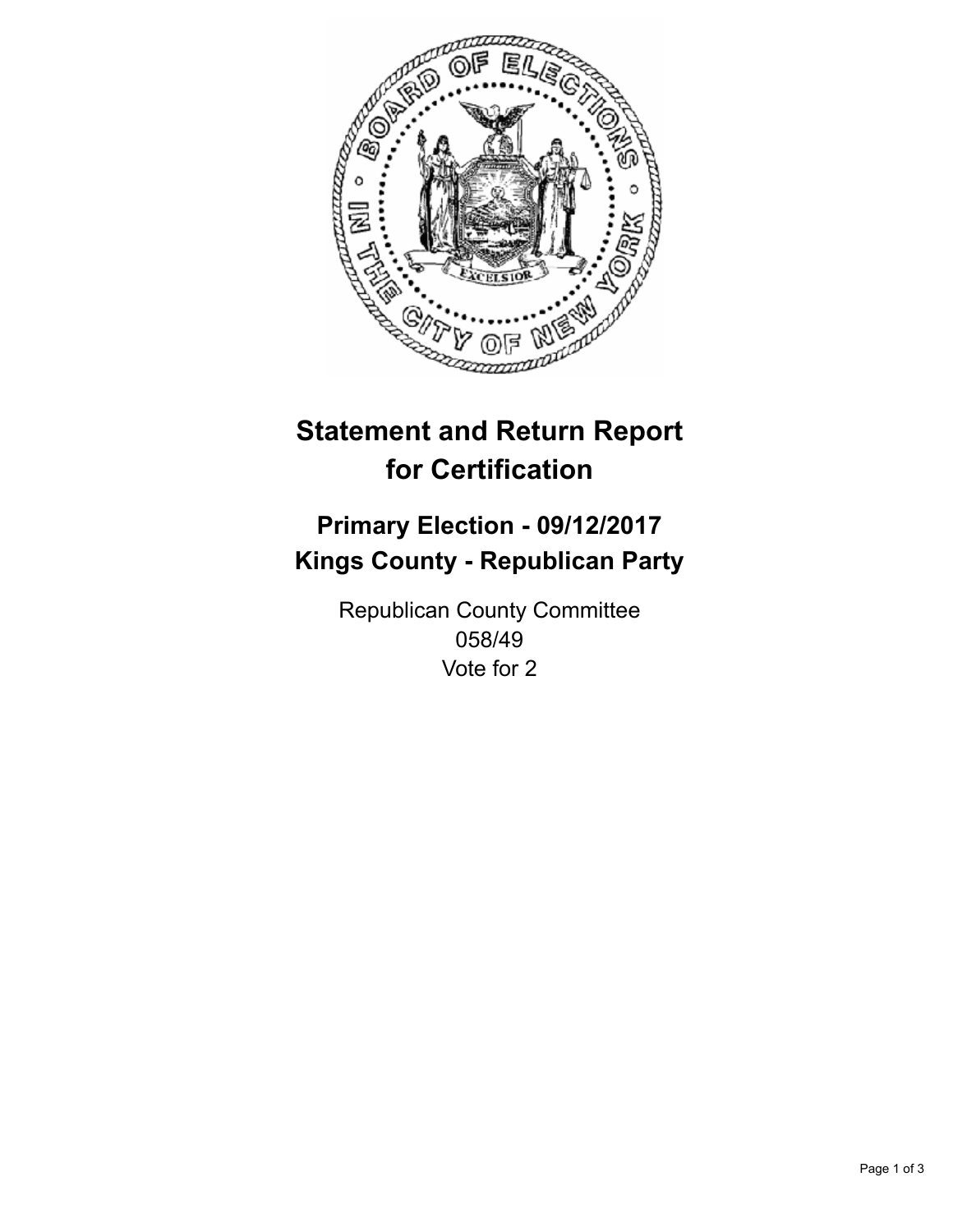

## **Assembly District 49**

| <b>PUBLIC COUNTER</b>                                    | 25       |
|----------------------------------------------------------|----------|
| <b>MANUALLY COUNTED EMERGENCY</b>                        | 0        |
| ABSENTEE / MILITARY                                      | 3        |
| AFFIDAVIT                                                | $\Omega$ |
| <b>Total Ballots</b>                                     | 28       |
| Less - Inapplicable Federal/Special Presidential Ballots | 0        |
| <b>Total Applicable Ballots</b>                          | 28       |
| <b>KATE L. BINNI</b>                                     | 7        |
| <b>JOHNNY L. BINNI</b>                                   | 11       |
| <b>RALPH DISPIRITO</b>                                   | 11       |
| <b>CHRISTINA LUKSA</b>                                   | 7        |
| <b>Total Votes</b>                                       | 36       |
| Unrecorded                                               | 20       |